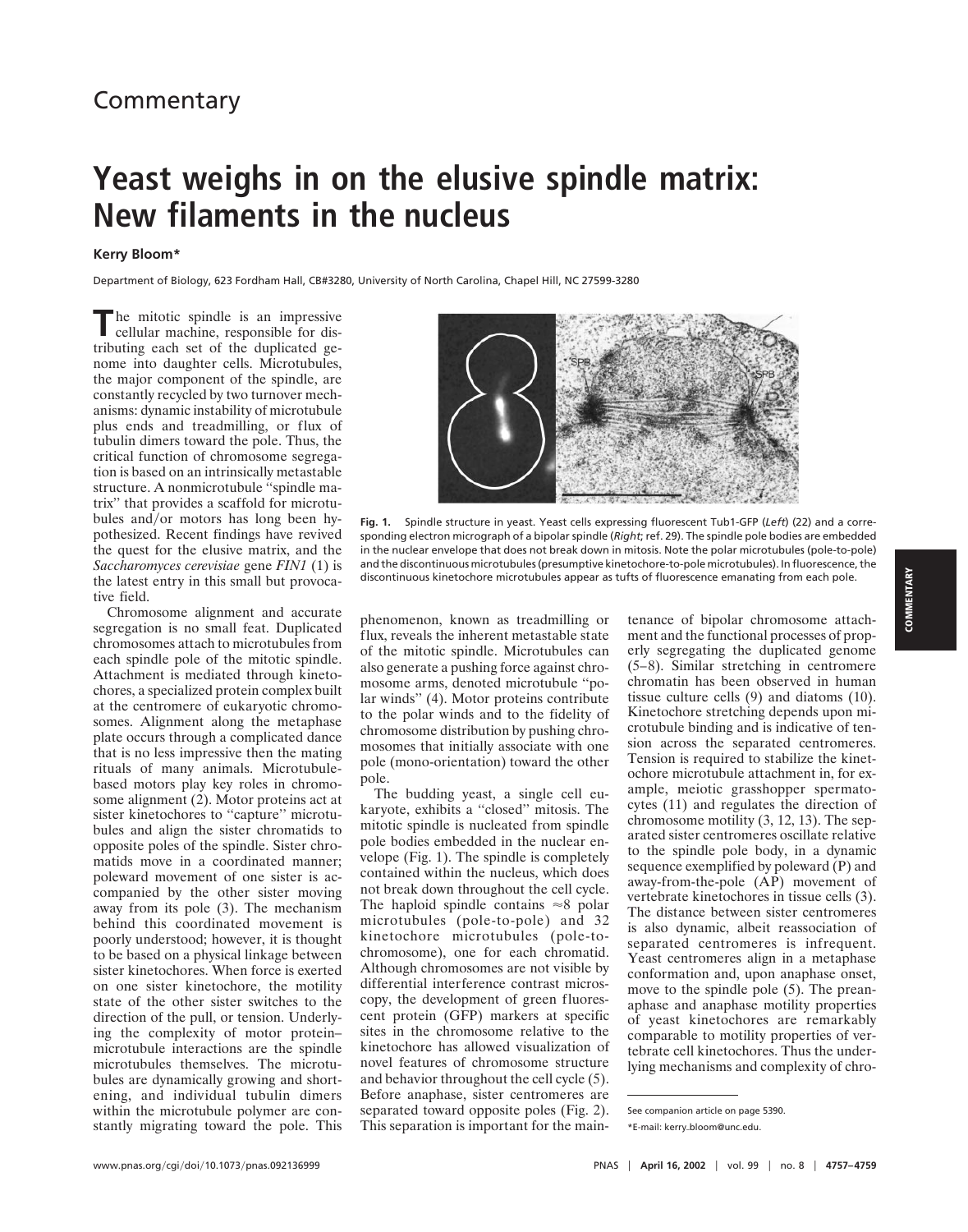mosome segregation in vertebrate cells are likely to be conserved in yeast. The current models, based on a balance of antagonistically acting mitotic motors, kinetochores that can sense their position and direction of force, dynamic microtubules, and polar winds, have the daunting task of explaining how forces are generated on slippery tracks. None of the extant models are completely satisfactory in explaining the diversity of mitotic mechanisms in nature.

An alternative hypothesis invokes the existence of a matrix within or around the mitotic spindle. The evidence for such a matrix includes the identification of spindle microfilaments (14), the shortening response of ''cut'' spindles (15), the static behavior of a mitotic kinesin (16), and has been the subject of several recent reviews (17, 18). The foundation for this model derives from basic principles of biological structures. The challenge is to understand the dynamic mitotic spindle, independent of scale, built solely with noncompliant structural elements (microtubules). Most biological structures contain tension and compression members, and conserve material relative to volume, issues that are of paramount importance in architectural circles. The architectural beauty of geodesic domes reveals an inherently stable design, spanning unlimited distances with no interior supports and an unprecedented strength-to-weight ratio. The geodesic structure of viruses exemplifies the fact that nature has long since made this discovery. What accounts for the economical elegance in design? Buckminster Fuller coined the term "tensegrity," a contraction joining the words tension and integrity. "Tensegrity describes a structural-relationship principle in which structural shape is guaranteed by the continuous, tensional behaviors of the system and not by the discontinuous exclusively local compressional member behaviors.'' Tensegrity structures maximize the use of tensile materials. The tensile members are

continuous, whereas the compression members are discontinuous. The structure is based on rigid struts floating in a sea of tension (19). Is the spindle a geodesic structure? When compression-resisting microtubules of the spindle are severed, the half spindle rapidly shortens, and unbroken microtubules bow outward (15). If compression members of the structure resist tension, removal by cutting results in increased compression on the spindle, resulting in the shortening or bowing of the remaining compression members. The tensegrity feature of the putative spindle matrix predicts that tension elements provide the anchor for motor proteins to translocate chromosomes along rigid microtubule struts.

A nonmicrotubule foundation in the spindle would have a profound influence on understanding the mechanisms of chromosome movement. In the latest chapter of the spindle matrix, a new player, *FIN1* (1), has been found in an unsuspecting organism. Within the yeast nucleus lies a newly discovered filament, based on the Fin1p protein. *FIN1* was discovered by virtue of its interaction with a 14–3-3 protein, Bmh2p. Fin1p is present throughout the nucleus of small budded cells in a diffuse pattern. In large budded cells, Fin1p-GFP forms linear arrays that extend from the spindle poles and that span the pole-to-pole distance from mother to daughter cell. These arrays form in apparent concert with spindle assembly and remain until spindle disassembly, at which time the Fin1p arrays disassemble to their diffuse nuclear position. Most remarkable is the ability of Fin1p to assemble into filamentous structures *in vitro*. Fin1p-6XHis isolated from yeast forms a 10-nm filamentous structure, as determined by both electron and atomic force microscopy. Thus, the streamlined mitotic spindle in budding yeast belies an underlying filamentous structure.



**Fig. 2.** Chromosome structure in yeast. Yeast cells expressing a spindle pole protein fused to cyan fluorescent protein (CFP) (Spc29-CFP, pseudocolored orange) and the centromere-specific histone, Cse4p, fused to GFP (Cse4-GFP, green; ref. 5). The spindle poles are separated by 1.5  $\mu$ m, indicative of a 1.5- $\mu$ m mitotic spindle. The centromeres are separated on average by 0.6  $\mu$ m before anaphase onset. (*Right*) Schematic representation of the streamlined spindle. The spindle poles (shaded ovals) nucleate polar (pole-to-pole) microtubules (upper lines) and discontinuous microtubules (kinetochore-to-pole; opposing pair of lines). The replicated chromosome illustrates centromere separation and arm cohesion.

Is Fin1p the founding member of the spindle matrix? Fin1p is certainly not the first candidate. Skeletor, a matrix candidate identified in *Drosophila*, assembles into a spindle-like form before spindle assembly (20). Skeletor does not require microtubules to form or to maintain its fusiform structure. Likewise, Fin1p does not require microtubules to assemble filaments *in vitro*. However, it is not known whether Fin1p assembly *in vivo* requires microtubules. Both Fin1p and Skeletor are novel proteins, without any distinctive features indicative of their biologic function. Furthermore, there is no functional evidence that either of these proteins contributes to mitosis or the fidelity of chromosome segregation. *FIN1* is not essential for growth. The community anxiously awaits a more detailed analysis of the phenotype, particularly with respect to chromosome dynamics (see above) and the fidelity of chromosome segregation.

What would constitute definitive evidence for the spindle matrix? The localization of Fin1p and Skeletor are suggestive but certainly not definitive. An elegant study from Kapoor and Mitchison provides recent functional evidence for a spindle matrix (16, 18). These investigators took advantage of fluorescent imaging methods to establish differential behavior of a microtubule-based motor protein, Eg5, relative to spindle microtubules. Fluorescent speckle microscopy is a visual assay for protein dynamics in live cells (ref. 21; Fig. 3). Fluorescent speckles in microtubules, for example, are produced by limited expression of labeled tubulin (e.g.,  $\leq 5\%$  Tub1-GFP of total tubulin) in the cell. Speckles represent the stochastic incorporation of fluorescent tubulin relative to the majority of unlabeled tubulin. The speckles serve as fiducial marks, allowing one to determine the sites of tubulin incorporation relative to the microtubule plus or minus end. For vertebrate cell mitotic spindles, this technology revealed that tubulin speckles move continuously poleward by flux (21). Kapoor and Mitchison used this method to examine the dynamics of Eg5 in *Xenopus* extract meiotic spindles (16). They discovered that Eg5 is relatively static, whereas microtubules flux poleward. The data are consistent with the hypothesis that a nonmicrotubule matrix tethers Eg5 differentially from the ''slippery microtubule tracks.''

Fluorescent speckle microscopy has recently been applied to yeast microtubules. Low-level expression of Tub1-GFP results in speckled cytoplasmic and spindle microtubules, revealing that astral and spindle microtubules grow and shorten from their plus-ends (ref. 22; Fig. 3). There is no evidence for poleward movement of tubulin dimers in yeast. However, the ability to